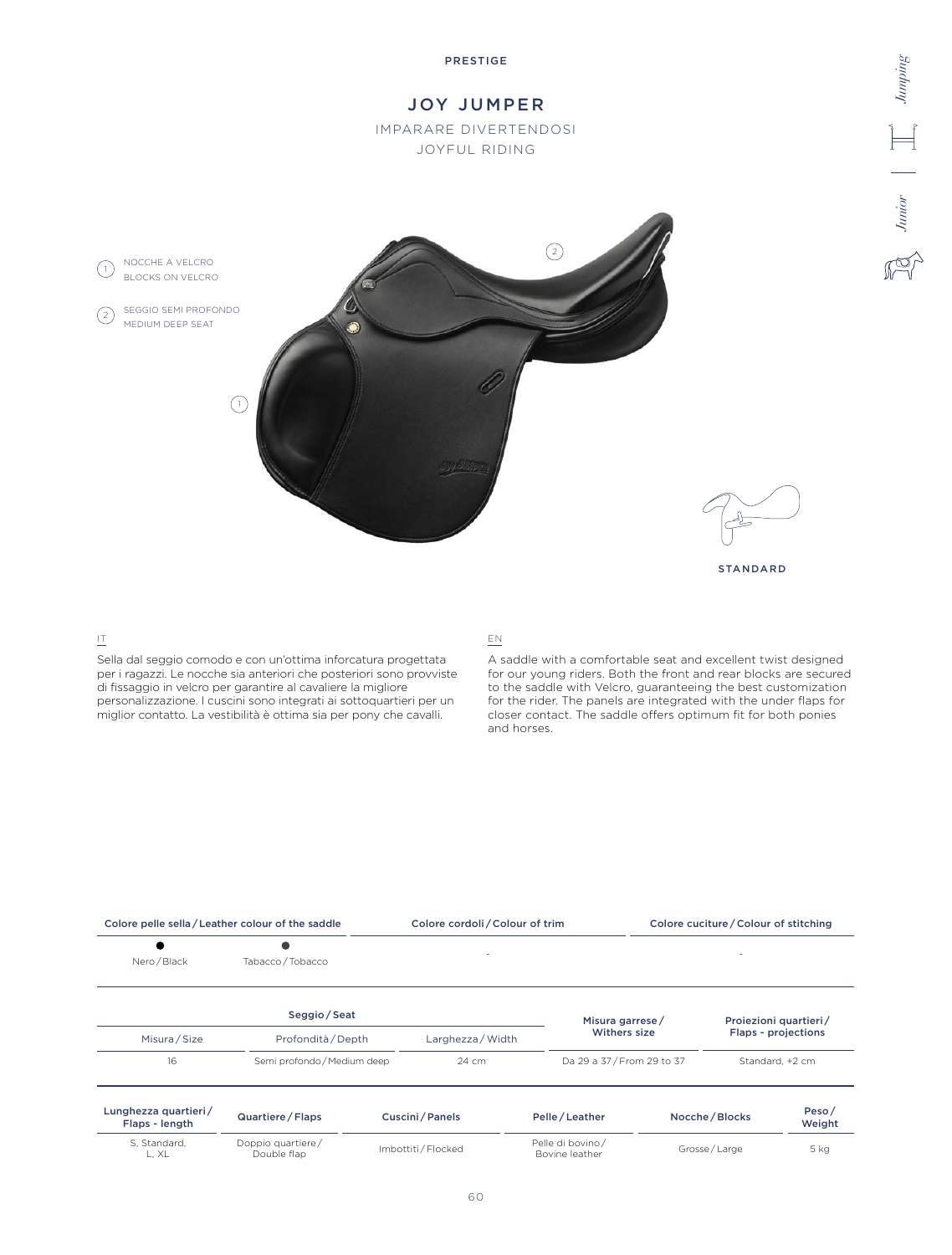#### PRESTIGE

# PONY

# PER PICCOLI CAMPIONI FOR YOUNG CHAMPIONS



## IT

Con un telaio di derivazione Paris è una delle nostre selle da salto più amate. L'inforcatura è centrale per una sensazione di close contact con il cavallo, ma senza rinunciare alla libertà di movimento. La sella è disponibile con un doppio set di nocche anteriori, piccole e grosse su velcro e posteriori grosse su velcro. La sella è pensata per adattarsi perfettamente alla schiena del cavallo.

## EN

Made on a Paris based tree, this is one of our most loved jumping saddles. The central seating position provides a sensation of close contact with the horse, without sacrificing the freedom of movement. The saddle is available with two sets of front blocks, small and large on Velcro, and with large rear blocks on Velcro. This saddle is designed to adapt perfectly to the horse's back.

*Junior*

| Colore pelle sella/Leather colour of the saddle |                                  |  | Colore cordoli / Colour of trim                                                                                            |                                    |                                                     | Colore cuciture / Colour of stitching                                                                                      |                     |  |
|-------------------------------------------------|----------------------------------|--|----------------------------------------------------------------------------------------------------------------------------|------------------------------------|-----------------------------------------------------|----------------------------------------------------------------------------------------------------------------------------|---------------------|--|
| Nero / Black                                    | Tabacco / Tobacco                |  | Per eventuali personalizzazioni contatta<br>il tuo rivenditore di fiducia/<br>For customization please contact your dealer |                                    |                                                     | Per eventuali personalizzazioni contatta<br>il tuo rivenditore di fiducia/<br>For customization please contact your dealer |                     |  |
|                                                 | Seggio / Seat                    |  |                                                                                                                            |                                    | Misura garrese/                                     | Proiezioni quartieri/                                                                                                      |                     |  |
| Misura / Size                                   | Profondità / Depth               |  | Larghezza / Width                                                                                                          |                                    | Withers size                                        |                                                                                                                            | Flaps - projections |  |
| 15                                              | Semi profondo / Medium deep      |  | 23 cm                                                                                                                      |                                    | Da 29 a 37/From 29 to 37                            | Standard                                                                                                                   |                     |  |
| Lunghezza quartieri/<br>Flaps - length          | Quartiere / Flaps                |  | Cuscini/Panels                                                                                                             | Pelle/Leather                      | Nocche / Blocks                                     |                                                                                                                            | Peso $/$<br>Weight  |  |
| S. Standard,                                    | Doppio quartiere/<br>Double flap |  | Imbottiti / Flocked                                                                                                        | Pelle di bovino/<br>Bovine leather | Set di nocche a velcro / Set of<br>blocks on Velcro |                                                                                                                            | 5 kg                |  |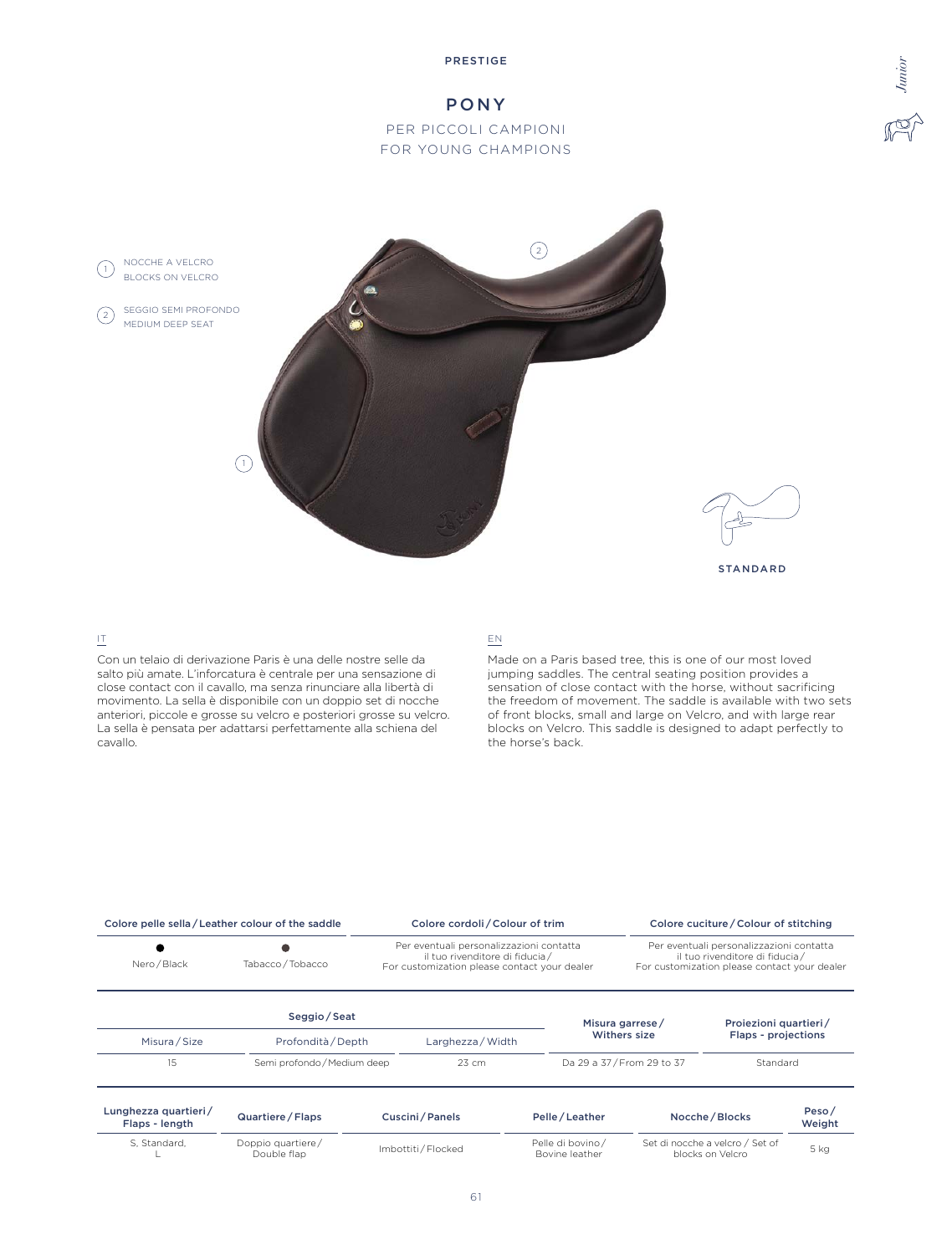#### PRESTIGE

# HAPPY PONY

# PER IL TUO MIGLIORE AMICO FOR YOUR BEST FRIEND

NOCCHE PICCOLE ED ANATOMICAMENTE CONFORMATE SMALL, ANATOMICALLY SHAPED BLOCKS  $(1)$ 

SEGGIO PROFONDO DEEP SEAT  $\binom{2}{2}$ 





*Junior*

STANDARD

## IT

Sella che si adatta perfettamente a tutti i pony. L'inforcatura profonda è adatta per i bambini che iniziano a praticare l'equitazione. Le nocche anteriori sono posizionate sui cuscinetti mentre quelle posteriori sui quartieri per aumentare la stabilità e la sicurezza in sella. La versione standard è realizzata in pelle anti scivolo sul seggio e cuscinetti (nabuk). Su richiesta completamente doppiata in pelle bovina oleata. La sella dispone di una maniglietta salva equilibrio.

#### EN

A saddle that adapts perfectly to all ponies. The deep twist is suited for children who are just learning how to ride. The front blocks are positioned on the knee pads, while the rear blocks are on the flaps to increase balance and safety in the saddle. The standard version is made in anti-slip leather on the seat and knee pads (nubuck). Upon request the saddle can also be completely lined in oiled bovine. The saddle includes a small balance handle.

| Colore pelle sella / Leather colour of the saddle |                                  |                                     | Colore cordoli / Colour of trim   |                                                                                                     | Colore cuciture / Colour of stitching |                 |  |
|---------------------------------------------------|----------------------------------|-------------------------------------|-----------------------------------|-----------------------------------------------------------------------------------------------------|---------------------------------------|-----------------|--|
| Nero / Black                                      | Tabacco / Tobacco                |                                     | $\overline{\phantom{a}}$          |                                                                                                     |                                       |                 |  |
|                                                   | Seggio/Seat                      |                                     |                                   | Misura garrese/                                                                                     | Proiezioni quartieri/                 |                 |  |
| Misura / Size                                     | Profondità / Depth               |                                     | Larghezza / Width                 | Withers size                                                                                        | Flaps - projections                   |                 |  |
| 15                                                | Profondo / Deep                  |                                     | 23 cm<br>Da 29 a 37/From 29 to 37 |                                                                                                     |                                       | Standard        |  |
| Lunghezza quartieri/<br>Flaps - length            | Quartiere / Flaps                | Cuscini / Panels                    |                                   | Pelle / Leather                                                                                     | Nocche / Blocks                       | Peso/<br>Weight |  |
| S. Standard.                                      | Doppio quartiere/<br>Double flap | Imbottiti, Latex/<br>Flocked, Latex |                                   | Pelle di bovino, cuoio liscio, cuoio<br>stampato/Bovine leather, smooth leather,<br>printed leather | Piccole / Small                       | 4,5 kg          |  |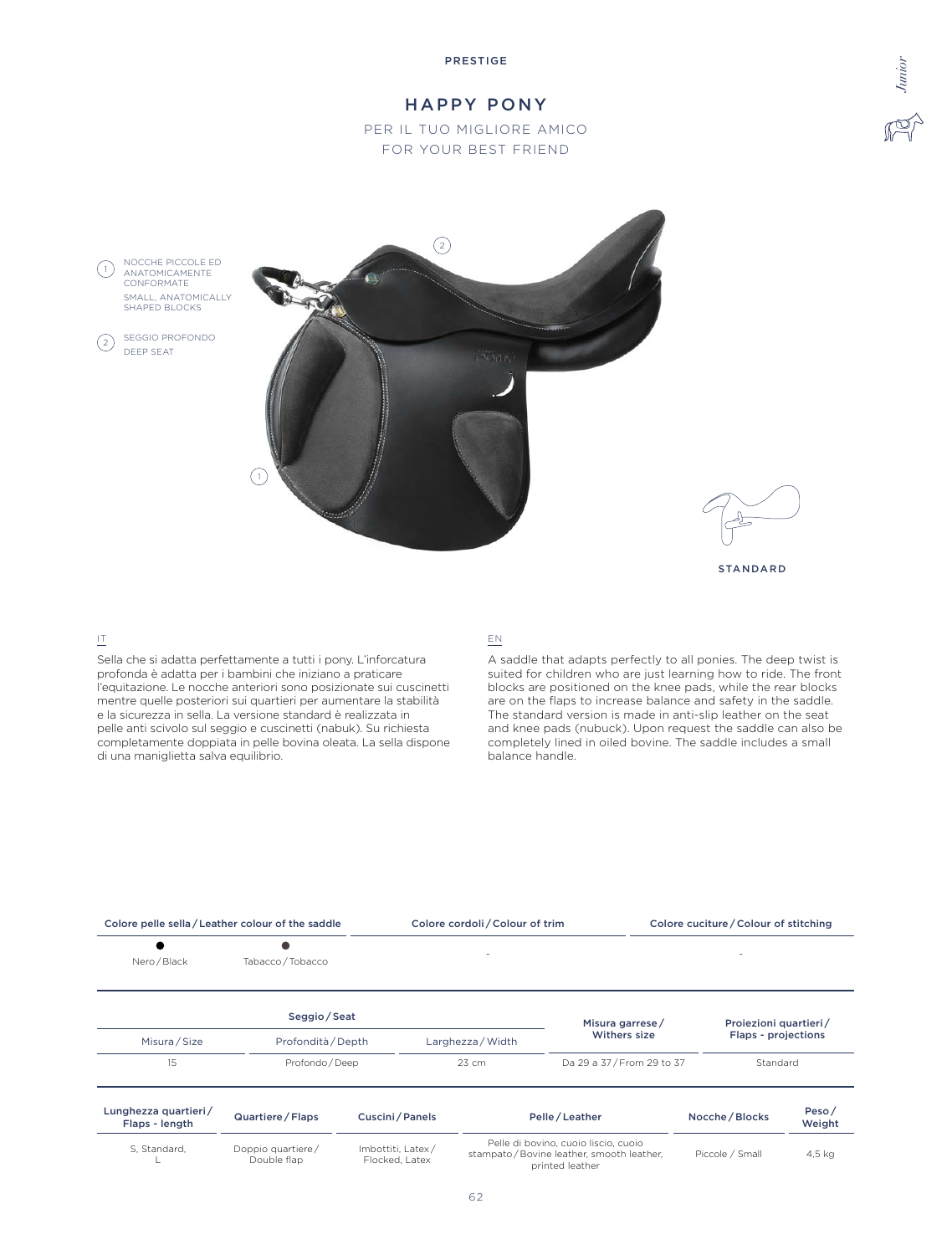# HAPPY PONY SMALL

PER I PIÙ PICCOLI FOR THE LITTLE ONES

NOCCHE PICCOLE (1) NOCCHE FICCO

SEGGIO PROFONDO DEEP SEAT  $\left( 2\right)$ 





*Junior*

STANDARD

## IT

Sella che si adatta perfettamente a tutti i pony. Ha le stesse caratteristiche della Happy Pony, ma per posizione e forma delle nocche è adatta ai bambini dai 7 ai 9 anni. Il seggio è profondo. Le nocche anteriori sono posizionate sui cuscinetti mentre quelle posteriori sui quartieri per aumentare la stabilità e la sicurezza in sella. La sella dispone di una maniglietta salva equilibrio.

## EN

A saddle that adapts perfectly to all ponies. It has the same features of the Happy Pony, but with blocks that are shaped and to positioned for children ages from 7 to 9. The seat is deep. The front blocks are positioned on the knee pads, while the rear blocks are on the flaps to increase stability and safety in the saddle. The saddle features a small balance handle.

| Colore pelle sella/Leather colour of the saddle |                                  |                                     | Colore cordoli / Colour of trim |                                                                   | Colore cuciture / Colour of stitching |                            |  |
|-------------------------------------------------|----------------------------------|-------------------------------------|---------------------------------|-------------------------------------------------------------------|---------------------------------------|----------------------------|--|
| Nero / Black                                    | u.<br>Tabacco / Tobacco          |                                     |                                 |                                                                   |                                       |                            |  |
|                                                 | Seggio / Seat                    |                                     |                                 | Misura garrese/                                                   | Proiezioni quartieri/                 |                            |  |
| Misura / Size                                   | Profondità / Depth               |                                     | Larghezza / Width               | Withers size                                                      |                                       | <b>Flaps - projections</b> |  |
| 15<br>Profondo / Deep                           |                                  |                                     | 23 cm                           | Da 29 a 37/From 29 to 37                                          | Standard                              |                            |  |
| Lunghezza quartieri/<br>Flaps - length          | Quartiere / Flaps                | Cuscini / Panels                    |                                 | Pelle / Leather                                                   | Nocche / Blocks                       | Peso/<br>Weight            |  |
| S. Standard.                                    | Doppio quartiere/<br>Double flap | Imbottiti, Latex/<br>Flocked, Latex |                                 | Cuoio liscio, cuoio stampato / Smooth<br>leather, printed leather | Piccole / Small                       | 4,5 kg                     |  |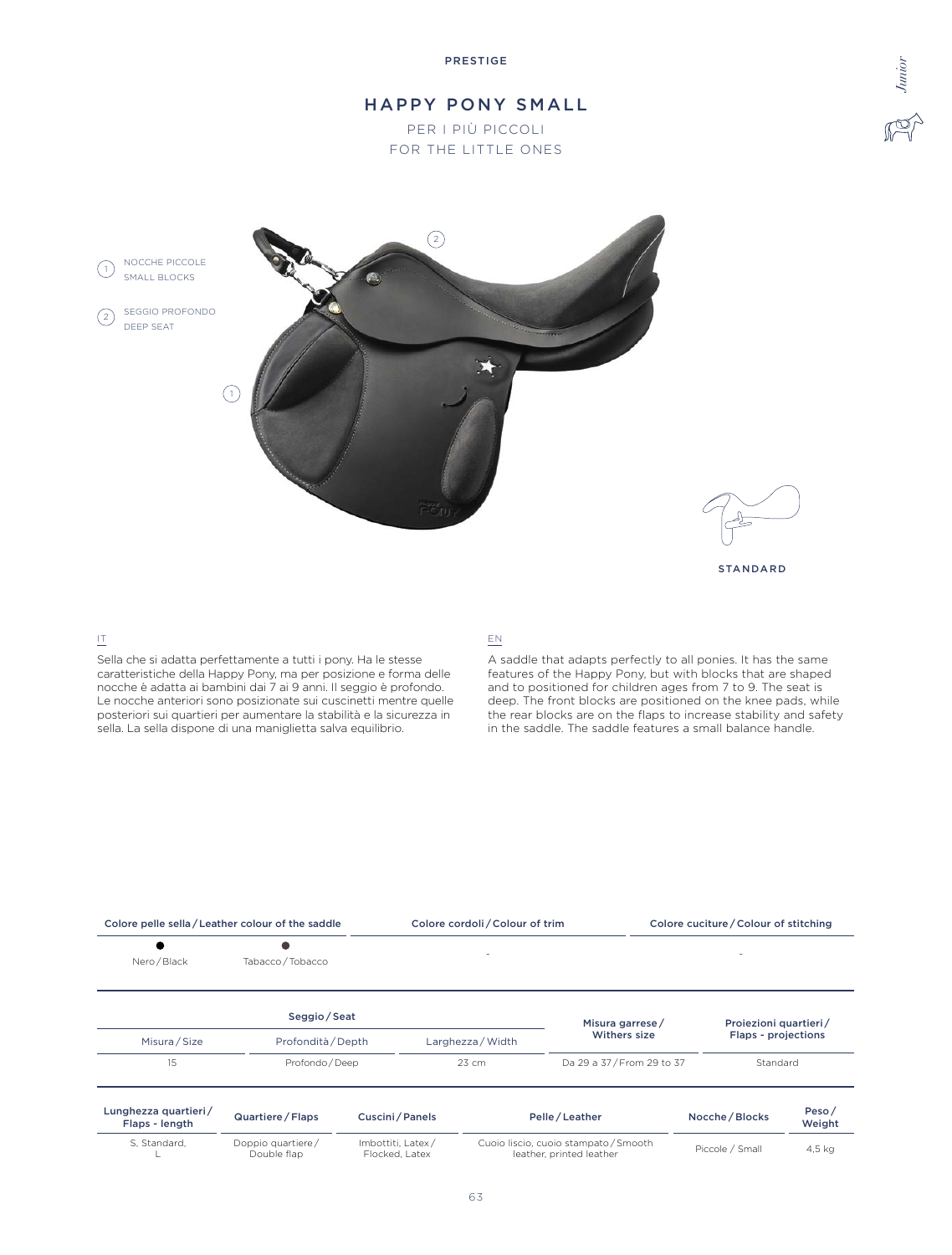PRESTIGE

# HAPPY PONY VSD

PER INIZIARE AL MEGLIO FOR THE RIGHT START







STANDARD

## IT

DEEP SEAT

 $(1)$ 

 $\left( 2\right)$ 

Sella adatta a tutti i pony. Il seggio profondo è adatto per i bambini che iniziano a praticare l'equitazione. Le nocche anteriori sono posizionate sui cuscinetti. I quartieri, rispetto a quelli del modello Happy Pony, sono meno proiettati e leggermente più stretti, rendendo così la sella versatile. Questo modello è disponibile con riscontri corti nella versione standard, lunghi su richiesta. La sella ha cuciture azzurre di serie, ma è disponibile anche con cuciture rosa o tono su tono.

#### EN

A saddle suitable for all ponies. The deep seat is suited for children who are just learning how to ride. The front blocks are positioned on the knee pads. The flaps are less projected and slightly narrower, compared to those on the Happy Pony model, thereby making the saddle versatile. This model is available with short girth straps in the standard version; long girth straps are available on request. The saddle comes standard with blue stitching, but it is also available with pink or tone-on-tone stitching.

| Colore pelle sella/Leather colour of the saddle |                                  |                                     | Colore cordoli / Colour of trim                                                                                            |                                    |  | Colore cuciture / Colour of stitching |                                                           |  |
|-------------------------------------------------|----------------------------------|-------------------------------------|----------------------------------------------------------------------------------------------------------------------------|------------------------------------|--|---------------------------------------|-----------------------------------------------------------|--|
| Nero / Black                                    | Tabacco / Tobacco                |                                     | Per eventuali personalizzazioni contatta<br>il tuo rivenditore di fiducia/<br>For customization please contact your dealer |                                    |  |                                       | Azzurro, rosa, tono su tono /<br>Blue, pink, tone-on-tone |  |
|                                                 | Seggio/Seat                      |                                     |                                                                                                                            | Misura garrese/                    |  | Proiezioni quartieri/                 |                                                           |  |
| Misura / Size                                   | Profondità / Depth               |                                     | Larghezza / Width                                                                                                          | Withers size                       |  | <b>Flaps - projections</b>            |                                                           |  |
| 15                                              | Profondo / Deep                  |                                     | 23 cm                                                                                                                      | Da 29 a 37/From 29 to 37           |  | Standard                              |                                                           |  |
| Lunghezza quartieri/<br>Flaps - length          | Quartiere / Flaps                | Cuscini/Panels                      |                                                                                                                            | Pelle / Leather                    |  | Nocche / Blocks                       | Peso/<br>Weight                                           |  |
| S. Standard.<br>L. XL                           | Doppio quartiere/<br>Double flap | Imbottiti, Latex/<br>Flocked, Latex |                                                                                                                            | Pelle di bovino/<br>Bovine leather |  | Piccole / Small                       | 4,5 kg                                                    |  |